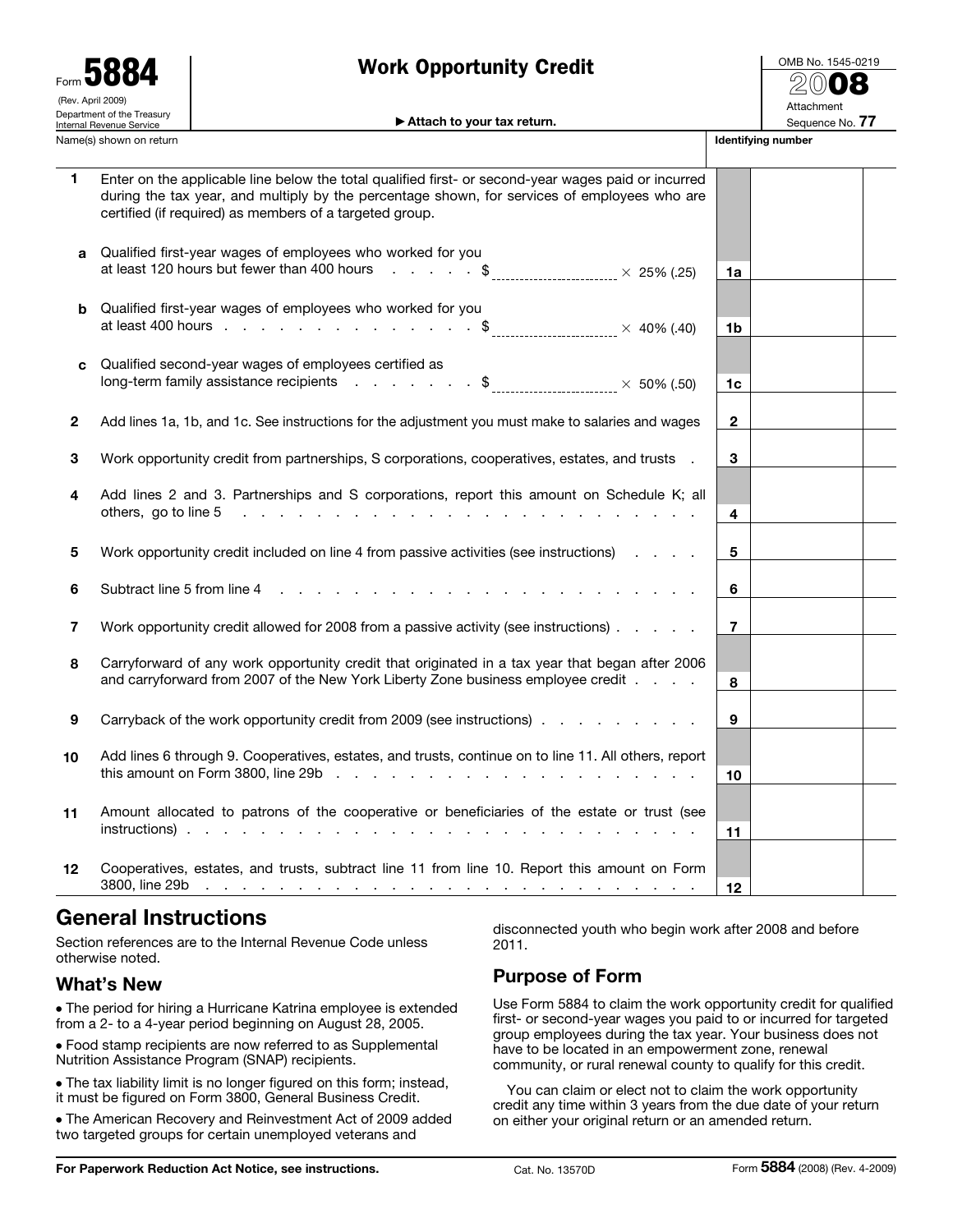# **How To Claim the Credit**

Generally, you must request and be issued a certification for each employee from the state employment security agency (SESA). The certification proves that the employee is a member of a targeted group. You must receive the certification by the day the individual begins work or complete Form 8850, Pre-Screening Notice and Certification Request for the Work Opportunity Credit, on or before the day you offer the individual a job.

If you complete Form 8850, it must be signed by you and the individual and submitted to the SESA by the 28th calendar day after the individual begins work (by August 17, 2009, for unemployed veterans and disconnected youth hired after 2008 and before July 17, 2009). If the SESA denies the request, it will provide a written explanation of the reason for denial. If a certification is revoked because it was based on false information provided by the worker, wages paid or incurred after the date you receive the notice of revocation do not qualify for the credit.

**Hurricane Katrina employee.** A Hurricane Katrina employee is an employee who had a main home in the core disaster area on August 28, 2005, and, within a 4-year period beginning on that date, was hired for a job whose principal place of employment is in the core disaster area. The certification requirements described above do not apply to Hurricane Katrina employees. Instead, the worker must show the employer reasonable evidence that the worker is a Hurricane Katrina employee. An employer may use Form 8850 to accept reasonable evidence that the worker is a Hurricane Katrina employee. If the employer discovers that the worker is not a Hurricane Katrina employee, wages paid or incurred after the date of discovery will not qualify for the credit.

**Targeted group employee.** An employee is a member of a targeted group if he or she is a:

● Hurricane Katrina employee,

• Long-term family assistance recipient hired after December 31, 2006 (if hired before January 1, 2007, see Form 8861, Welfare-to-Work Credit),

● Qualified recipient of Temporary Assistance for Needy Families (TANF),

- Qualified veteran,
- Qualified ex-felon,
- Designated community resident,
- Vocational rehabilitation referral,
- Summer youth employee,
- SNAP recipient,
- SSI recipient,
- Unemployed veteran, or
- Disconnected youth.

See the Instructions for Form 8850 (Rev. April 2009) and section 51(d) for details and restrictions.

### **Qualified Wages**

Wages qualifying for the credit generally have the same meaning as wages subject to the Federal Unemployment Tax Act (FUTA). If the work performed by any employee during more than half of any pay period qualifies under FUTA as agricultural labor, that employee's wages subject to social security and Medicare taxes are qualified wages. For a special rule that applies to railroad employees, see section 51(h)(1)(B). Qualified wages for any employee must be reduced by the amount of any work supplementation payments you received under the Social Security Act for the employee.

The amount of qualified wages for any employee is zero if:

● The employee did not work for you for at least 120 hours,

• The employee worked for you previously, unless the employee is a Hurricane Katrina employee who was not in your employment on August 28, 2005, and this is your first hire of the employee after that date,

- The employee is your dependent,
- The employee is related to you (see section 51(i)(1)), or

• 50% or less of the wages the employee received from you were for working in your trade or business.

Qualified wages do not include:

• Wages paid to or incurred for any employee during any period for which you received payment for the employee from a federally funded on-the-job training program;

• Wages paid to or incurred for a summer youth employee for services performed while the employee lived outside an empowerment zone or renewal community;

• Wages paid to or incurred for a designated community resident for services performed while the employee lived outside an empowerment zone, renewal community, or rural renewal county;

• Wages paid to or incurred for services performed by a summer youth employee before or after any 90-day period between May 1 and September 15; and

• Wages for services of replacement workers during a strike or lockout.

### **Member of Controlled Group or Business Under Common Control**

For purposes of figuring the credit, all members of a controlled group of corporations (as defined in section 52(a)) and all members of a group of businesses under common control (as defined in section 52(b)), are treated as a single taxpayer. As a member, compute your credit based on your proportionate share of qualified wages giving rise to the group's work opportunity credit. Enter your share of the credit on line 2. Attach a statement showing how your share of the credit was figured, and enter "See attached" next to the entry space for line 2.

# **Specific Instructions**

### **Current Year Credit**

#### **Lines 1a, 1b, and 1c**

Enter on the applicable line and multiply by the percentage shown the total qualified first- or second-year wages paid to or incurred for employees who are members of a targeted group. Qualified first-year wages are qualified wages you paid to or incurred for work performed during the 1-year period beginning on the date the individual begins work for you. Qualified second-year wages are qualified wages you paid to or incurred for certified long-term family assistance recipients for work performed during the 1-year period beginning on the day after the last day of the 1-year wage period.

The amount of qualified first-year wages and the amount of qualified second-year wages that may be taken into account for any employee certified as a long-term family assistance recipient is limited to \$10,000 per year. The amount of qualified first-year wages that may be taken into account for any employee certified as a qualified veteran entitled to compensation for a service-connected disability and who, during the 1-year period ending on the hiring date, was either (a) discharged or released from active duty in the U.S. Armed Forces, or (b) unemployed for a period or periods totaling at least 6 months, is limited to \$12,000. The amount of qualified